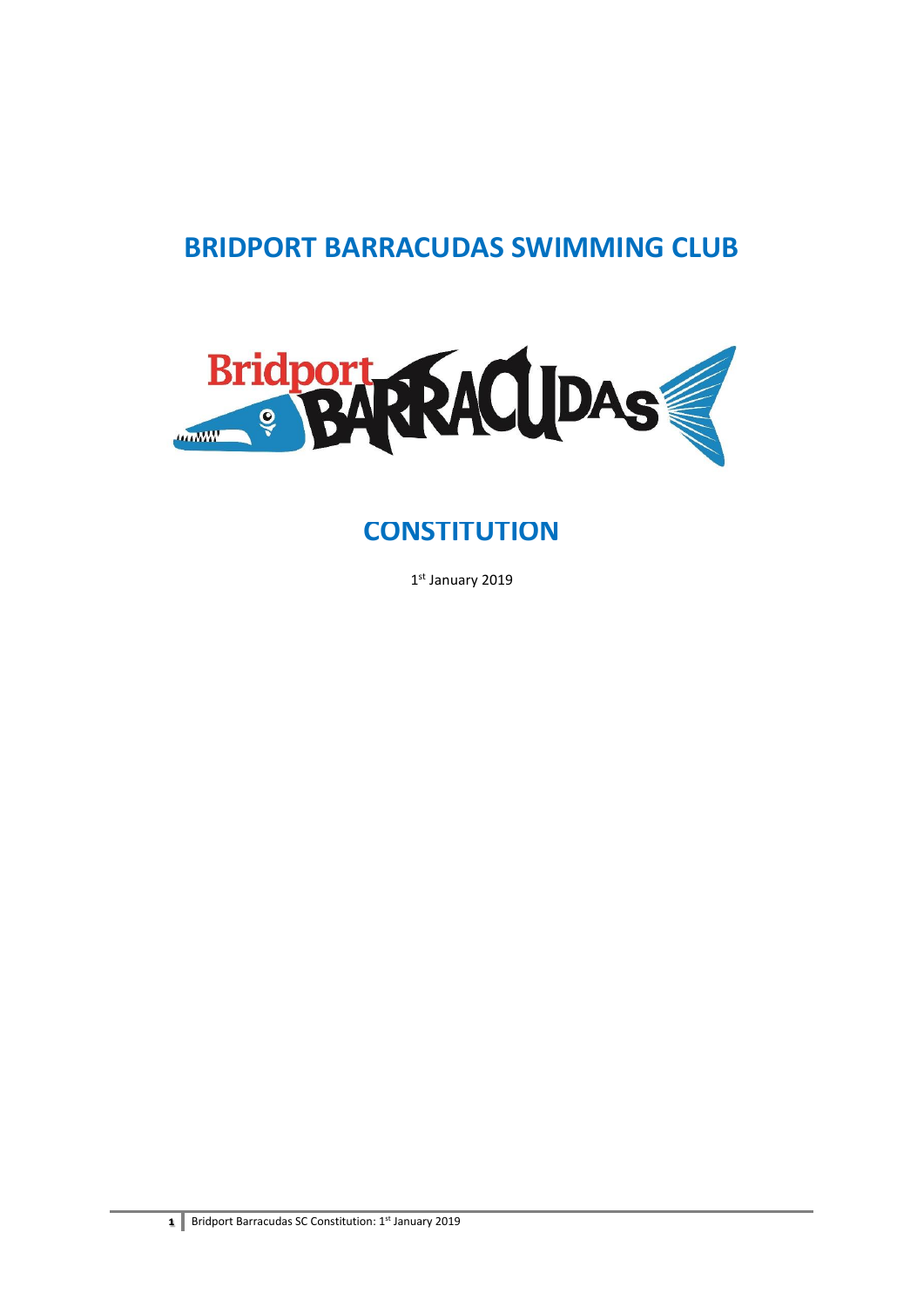# **Bridport Barracudas Swimming Club Ltd Constitution at 1 st January 2019**

#### **1. Name**

The name of the Club shall be Bridport Barracudas Swimming Club Ltd, thereafter known as, the Club.

# **2. Objects**

2.1 The objects of the Club shall be the teaching, development and practice of swimming, open water and water polo for its members and shall, where appropriate, be to compete. In the furtherance of these objects:

2.1.1 The Club is committed to treat everyone equally within the context of its activity and with due respect to the differences of individuals. It shall not apply nor endorse unlawful or unjustified discrimination, and shall act in compliance with the protections afforded by the Equality Act 2010. 2.1.2 The Club shall implement the Swim England Equality Policy (as may be amended from time to time).

2.2 The Club shall be affiliated to the Swim England South West Region and to Dorset County ASA and shall adopt and conform to the rules of these Associations and to such other bodies as may be determined from time to time.

2.3 The business and affairs of the Club shall at all times be conducted in accordance with the Articles, Regulations and Technical Rules of Swim England ("Swim England Regulations") and in particular:

2.3.1 all competing members shall be eligible competitors as defined in Swim England Regulations; and

2.3.2 the Club shall, in accordance with Swim England Regulations, adopt Swim England's Child Safeguarding Policy and Procedures ("Wavepower"); and shall recognise that the welfare of children is everyone's responsibility and that all children and young people have a right to have fun, be safe and be protected from harm.

2.3.3 Members of the Club shall, in accordance with Swim England Regulations comply with Wavepower.

2.4 By virtue of the affiliation of the Club to Swim England South West Region and Dorset County ASA, the Club and all members of the Club acknowledge that they are subject to the regulations, rules and constitutions of:

2.4.1 Swim England South West Region and Dorset County ASA; and

2.4.2 Swim England; (to include the Code of Ethics); and

2.4.3 British Swimming (in particular its' Anti-Doping Rules and Judicial Code); and

2.4.4 FINA, the world governing body for the sport of swimming in all its disciplines (together "the Governing Body Rules").

2.5 In the event that there shall be any conflict between any rule or by-law of the Club and any of the Governing Body Rules then the relevant Governing Body Rule shall prevail.

#### **3 Membership**

3.1 The total membership of the Club shall not normally be limited. If, however, the Committee considers that there is a good reason to impose any limit from time to time then the Committee shall put forward appropriate proposals for consideration at a General Meeting of the Club. The members shall have the right to impose (and remove) from time to time any limits on total membership (or any category of membership) of the Club. 3.2 All persons who assist in any way with the Club's activities shall become members of the club and hence of Swim England and the relevant Swim England membership fee shall be paid. Assisting with the Club's activities shall include, but not be restricted to, administrators, associate members, voluntary instructors, teachers and coaches, committee members, helpers, honorary members, life members, officers, patrons, presidents, vice presidents, technical and non-technical officials, temporary members and verifiers or tutors of Swim England's educational certificates.

3.3 Paid instructors, teachers and coaches who are not members of the club must be members of a body which accepts that its members are bound by Swim England's Code of Ethics, Swim England Regulations relating to Wavepower and those parts of the Judicial Regulations and procedures necessary for their implementation and whilst engaged in activities under the jurisdiction of Swim England shall be subject to all the constraints and privileges of the Judicial Regulations.

3.4 Any person who wishes to become a member of the Club must submit a signed, or electronically signed application to the Membership Secretary (and in the case of a junior swimmer the application must be signed, or electronically signed by the swimmer's parent or guardian). Election to membership shall be determined by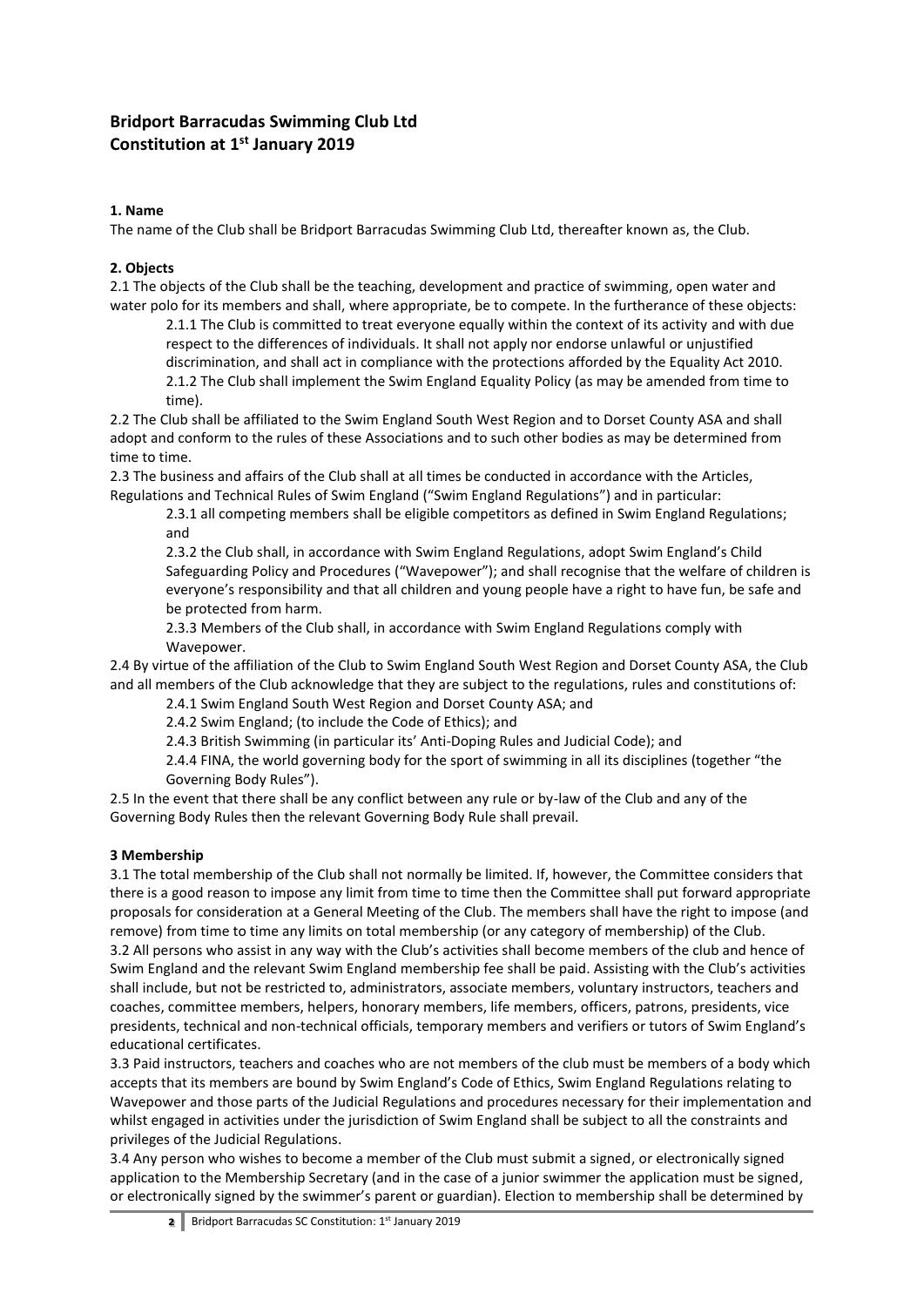the Membership Secretary but other person(s) authorised by the Committee may make recommendation as to the applicant's acceptability. The Membership Secretary shall be required to give reasons for the refusal of any application for membership. Any person refused membership may seek a review of this decision before a Review Panel appointed by the Committee ("Review Panel") comprised of not less than three members one of whom, whenever practicable, should be an independent member nominated by the Swim England ASA South West Region. The person refused membership shall be entitled to make representations to the Review Panel. The procedures for review shall be at the discretion of the Review Panel whose decision shall be final and binding.

3.5 In its consideration of applications for membership, the Club shall not act in a discriminatory manner and, in particular, shall adhere to the Equality Act 2010 (as may be amended). Accordingly, (unless the Club chooses to restrict its membership to only people who share the same Protected Characteristic) the Club shall not refuse membership on the basis of a Protected Characteristic within the Equality Act 2010, such as disability; gender or gender identity; pregnancy; race; religion or belief; or sexual orientation. Neither may refusal be made on the grounds of political persuasion.

# **4 Subscription and Other Fees**

4.1 The annual members' subscription and teaching and coaching fees (as applicable) shall be determined from time to time by the Committee and the Committee shall in so doing make special provision for different classes of membership as it shall determine.

4.2 The annual subscription and entrance fee (if any) shall be due on joining the Club and thereafter on the 1st day of September each year.

4.3 Any member whose subscription is unpaid by the date falling 30 days after the due date for payment may be suspended by the Committee from some or all club activities from a date to be determined by the Committee and until such payment is made.

4.4 The Committee shall, from time to time, have the power to determine the annual membership subscription and other fees. This shall include the power to make such increase in the subscription as shall, where the Club pays the individual Swim England Membership Fees to Swim England on behalf of members, be consequent upon an increase in individual Swim England membership fees. Any increase in subscriptions shall be advised to the members in writing and the reasons be reported to the members at the next Annual General Meeting. 4.5 The Committee shall have the power in special circumstances to remit the whole or part of the fees, including the Swim England membership fees, to address issues of social inclusion.

#### **5 Resignation**

5.1 A member wishing to resign membership of the Club must give to the Membership Secretary written notice of his resignation. A member's resignation shall only take effect when this (Rule 5.1) has been complied with. 5.2 The member who resigns from the Club in accordance with Rule 5.1 above shall not be entitled to have any part of the annual membership fee or any other fees returned.

5.3 Notwithstanding the provisions of Rule 5.1 above, a member whose subscription is more than two months in arrears shall be deemed to have resigned. Where membership shall be terminated in this way the member shall be informed in writing, by notice handed to him or sent by post or e-mail to his last known address, that he is no longer a member of the Club.

5.4 The Swim England Membership Department shall be informed should a member resign when still owing money or goods to the Club.

#### **6 Expulsion and other Disciplinary Action**

6.1 The Committee shall have the power to expel a member when, in its opinion, it would not be in the interests of the Club for him to remain a member. The Club, in exercising this power, shall comply with the provisions of Rules 6.3 and 6.4 below.

6.2 Upon expulsion the former member shall not be entitled to have any part of the annual membership fee refunded and must return to the Club any Club or external body's trophy or trophies held forthwith. Clubs in exercising this power are required to comply with the provision of rules 6.3 and 6.4 below.

6.3 The Club shall adopt and comply with the relevant Judicial Regulations for handling Internal Club Disputes Procedures ("the Procedures") as the same may be revised from time to time. A copy of the Procedures may be obtained from the Swim England website, Swim England Hand book or from the Office of Judicial Administration.

6.4 A member may not be expelled or (subject to Rule 6.5 below) be made the subject of any other penalty unless the panel hearing the complaint shall, by a two-thirds majority, vote in favour of the expulsion of (or other penalty imposed upon) the member.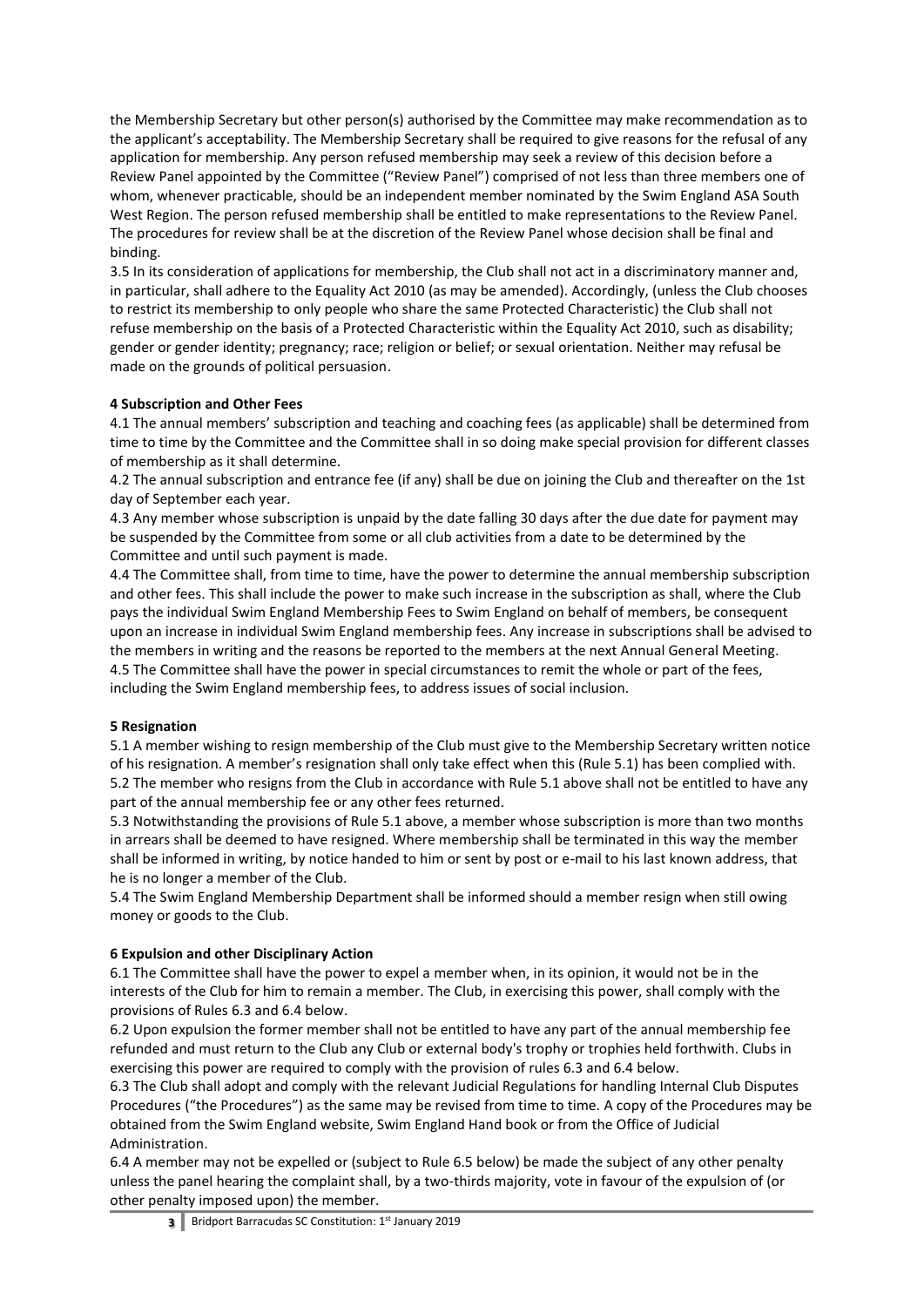6.5 The Officers of the Club (or any person to whom the Committee shall delegate this power) may temporarily suspend or exclude a member from particular training sessions and/or wider club activities, when in their opinion, such action is in the interests of the Club. Where such action is taken the complaint will thereafter be dealt with in accordance with the Judicial Regulations.

#### **7 Committee**

7.1 The Committee shall consist of the Chairman, Vice-Chairman, Secretary, Treasurer (together "the Executive Officers of the Club") and up to four elected members all of whom must be members of the Club. Committee members must be not less than 18 years of age although the Committee may allow younger member(s) to attend their meetings without power to vote.

7.2 The Committee shall appoint a member of the Club as Welfare Officer who must be not less than 18 years of age, who shall not where possible be a relative of any of the Executive officers, the Coach, the Club Teachers or the Team Managers, who should have an appropriate background and who is required to undertake appropriate training in accordance with Wavepower. The Welfare Officer will have a right to attend Committee Meetings without a power to vote.

7.3 The Executive Officers and Committee Members shall be proposed, seconded and elected by ballot at the Annual General Meeting and shall nominally remain in office for a period of three years. One third of Committee Members shall retire annually but shall be eligible for re-election subject to the needs of the Club. Newly elected members will take office when the Chairman has closed the meeting. Any vacancy occurring by resignation or otherwise may be filled by the Committee but a member so appointed must stand for election at the next AGM. Retiring members of the Committee shall be eligible for re-election subject to the requirements of the Club.

7.4 Committee meetings shall be held not less than quarterly (save where the Committee itself shall by a simple majority resolve not to meet), and the quorum of that meeting shall be such number as shall represent not less than a simple majority of the Committee members (to include not less than one Executive Officer). The Chairman (or Vice Chairman) and the Secretary shall have discretion to call further meetings of the Committee if they consider it to be in the interests of the Club. The Secretary shall give all the members of the Committee not less than seven days oral/email notice of a meeting. Decisions of the Committee shall be made by a simple majority and, in the event of equality of votes, the Chairman (or Vice-Chairman) shall have a casting or additional vote. The Secretary, or in his absence a member of the Committee, shall take minutes. 7.5 In the event that a quorum is not present within thirty minutes of the published start time, a meeting shall

stand adjourned to the time and date falling seven days after the date of the meeting, or such other date and time as may be determined by the Chairman or Vice-Chairman. If a quorum is not present at the adjourned meeting then those committee members attending may act for the purpose of calling a Special General Meeting of the members, to which the provisions as to minimum notice contained in Rule 11.1 shall not apply. 7.6 In addition to the members so elected the Committee may co-opt up to four further members of the Club who shall serve until the next Annual General Meeting. Co-opted members shall be entitled to vote at the meetings of the Committee and shall be counted in establishing whether a quorum is present.

7.7 The Committee may from time to time appoint such sub-committees as they may consider necessary (and to remove [in whole or in part] or vary the terms of reference of such sub-committees) and may delegate to them such of the powers and duties of the Committee as the Committee may determine. All sub-committees shall periodically report their proceedings to the Committee and shall conduct their business in accordance with the directions of the Committee.

7.8 The Committee shall be responsible for the management of the Club and shall have the sole right of appointing and determining the terms and conditions of service of employees of the Club. The Committee shall have power to enter into contracts for the purposes of the Club on behalf of all the members of the Club. The Committee shall be responsible for ensuring that the Accounts of the Club for each financial year be examined by an independent examiner to be appointed by the members in General Meeting. The Committee shall also have power to make regulations and to settle disputed points not otherwise provided for in this Constitution. 7.9 The members of the Committee shall be indemnified by the members of the Club against all liabilities properly incurred by them in the management of the affairs of the Club.

7.10 The Committee shall maintain an "Accident Book" in which all accidents to club members at swimming related activities shall be recorded. Details of such accidents shall be reported to the insurers in accordance with the Accident/Incident Notification guidelines. The Club shall make an annual return to the Swim England Membership Department indicating whether or not an entry has been made on the prescribed online form.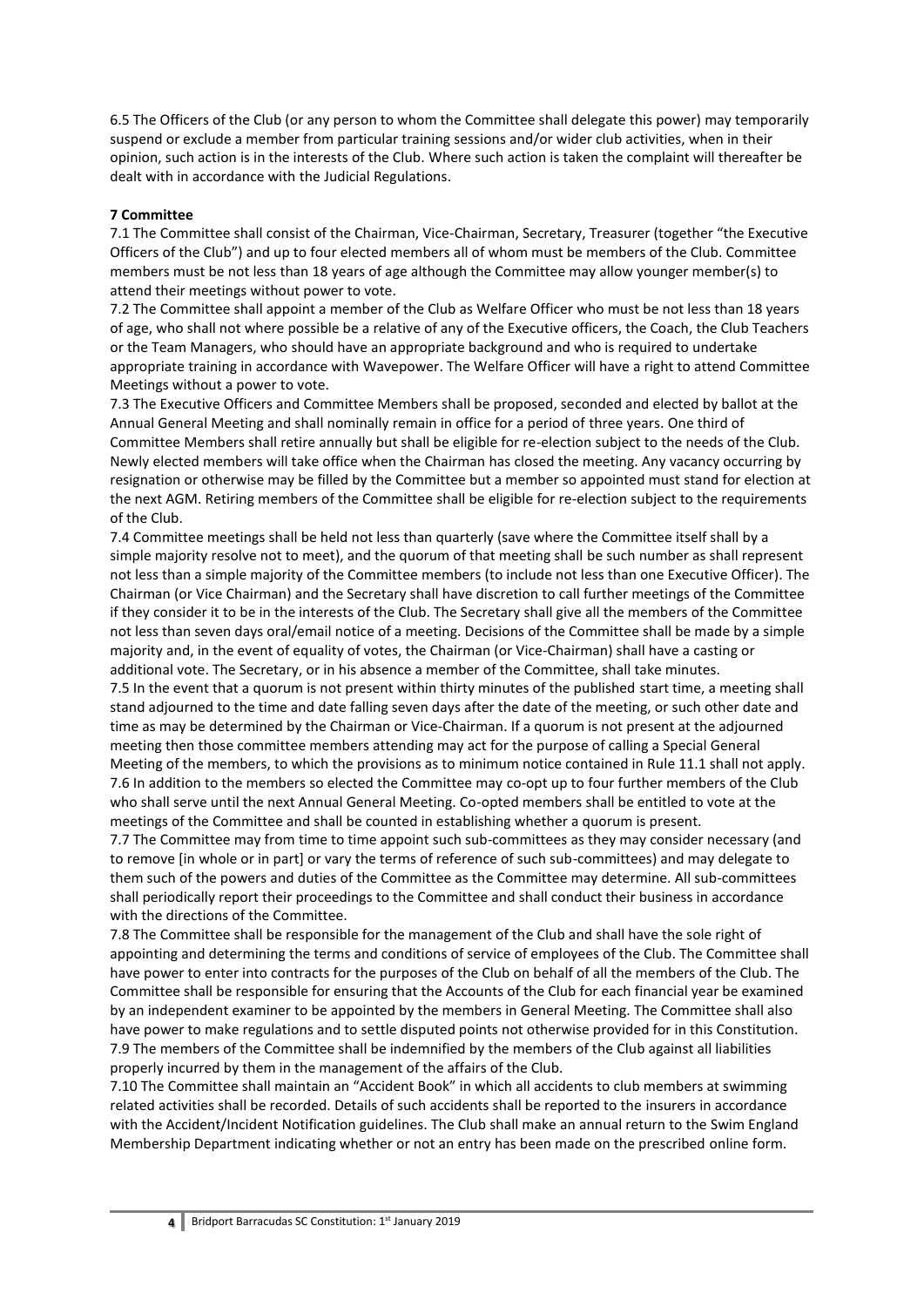#### **8 Honorary Members/Life Members**

8.1 The Annual General Meeting of the Club, if it thinks fit, may elect a President or Vice-Presidents. A President or Vice-President need not be a member of the association and on election shall, *ex officio,* be an honorary member of the Club and must be included in the Club's Annual Return of Members to Swim England. 8.2 The Committee may elect any person as an honorary member of the Club for such period as it thinks fit and they shall be entitled to all the privileges of membership except that they shall not be entitled to vote at meetings and serve as officers or on the Committee unless any such person shall have retained in addition his ordinary membership of the Club. Such honorary members must be included in the Club's annual return as to membership.

#### **9 Annual General Meeting**

9.1 The Annual General Meeting of the Club shall be held each year on a date in September/October. The date, time and venue of the Annual General Meeting shall be fixed by the Committee and published no later than 28 days prior to the AGM.

9.2 The purpose of the Annual General Meeting is to transact the following business:

9.2.1 to receive the Chairman's report of the activities of the Club during the previous year; 9.2.2 to receive and consider the accounts of the Club for the previous year and the report on the accounts of the independent examiner and the Treasurer's report as to the financial position of the Club;

9.2.3 to remove and elect the independent examiner (who must not be a member of the Committee or a member of the family of a member of the Committee) or confirm that he remain in office; 9.2.4 to elect the Executive Officers and other members of the Committee;

9.2.5 to decide on any resolution which may be duly submitted in accordance with Rule 9.3. 9.3 Nominations for election of members to any office, or for membership of the Committee, shall be made in writing by the 'proposer' and 'seconder' to the Secretary at least 21 days before the date of the meeting. The nominee shall be required to indicate in writing on the nomination form his willingness to stand for election. Notice of any resolution proposed and seconded to be moved at the Annual General Meeting shall be given in writing to the Secretary at least 21 days before the date of the meeting.

#### **10 Special General Meeting**

A Special General Meeting may be called at any time by the Committee. A Special General Meeting shall be called by the Secretary within 28 days of receipt by him of a request in writing signed by not less than seven members entitled to attend and vote at a General Meeting, or (if greater) such number as represents one-tenth in number of such members as published on the Club notice board and website, stating the purposes for which the meeting is required and the resolutions proposed.

#### **11 Procedure at the Annual and Special General Meetings**

11.1 The Secretary shall personally be responsible for the handing out or sending to each member, at his last known postal or e-mail address, a written agenda giving notice of the date, time and place of the General Meeting together with the resolutions to be proposed thereat at least 14 days before the meeting and in the case of the Annual General Meeting a list of the nominees for the Committee posts and a copy of the examined accounts. The Secretary may, with the agreement of the Committee, communicate these details by advertisement on both the Club notice board and website.

11.2 The quorum for the Annual and Special General Meetings shall be seven members entitled to attend and vote at the meeting or (if greater) such number as represents one-tenth in number of such members as published on the Club notice board and website.

11.3 The Chairman or Vice-Chairman shall take the chair. Each member present shall have one vote and resolutions shall be passed by a simple majority, with the exception of Club Rules which are covered in clause 12.1. For the procedures for submitting resolutions to be considered at a General Meeting members are referred to Rule 9.3. In the event of an equality of votes the Chairman or Vice-Chairman shall have a casting or additional vote. Only paid up members who have reached their 16th birthday shall be entitled to be heard and to vote on all matters. (Members who have not reached their 16th birthday shall be entitled to be heard and vote only on those matters determined by the Chairman or Vice-Chairman as matters concerning juniors, such as the election of club captains.)

11.4 The Secretary/Minutes Secretary, or in his absence a member of the Committee, shall take minutes at the Annual and Special General Meetings.

11.5 The Chairman or Vice-Chairman shall, at all General Meetings, have unlimited authority upon every question of order and shall be, for the purpose of such meeting, the sole interpreter of the Rules of the Club.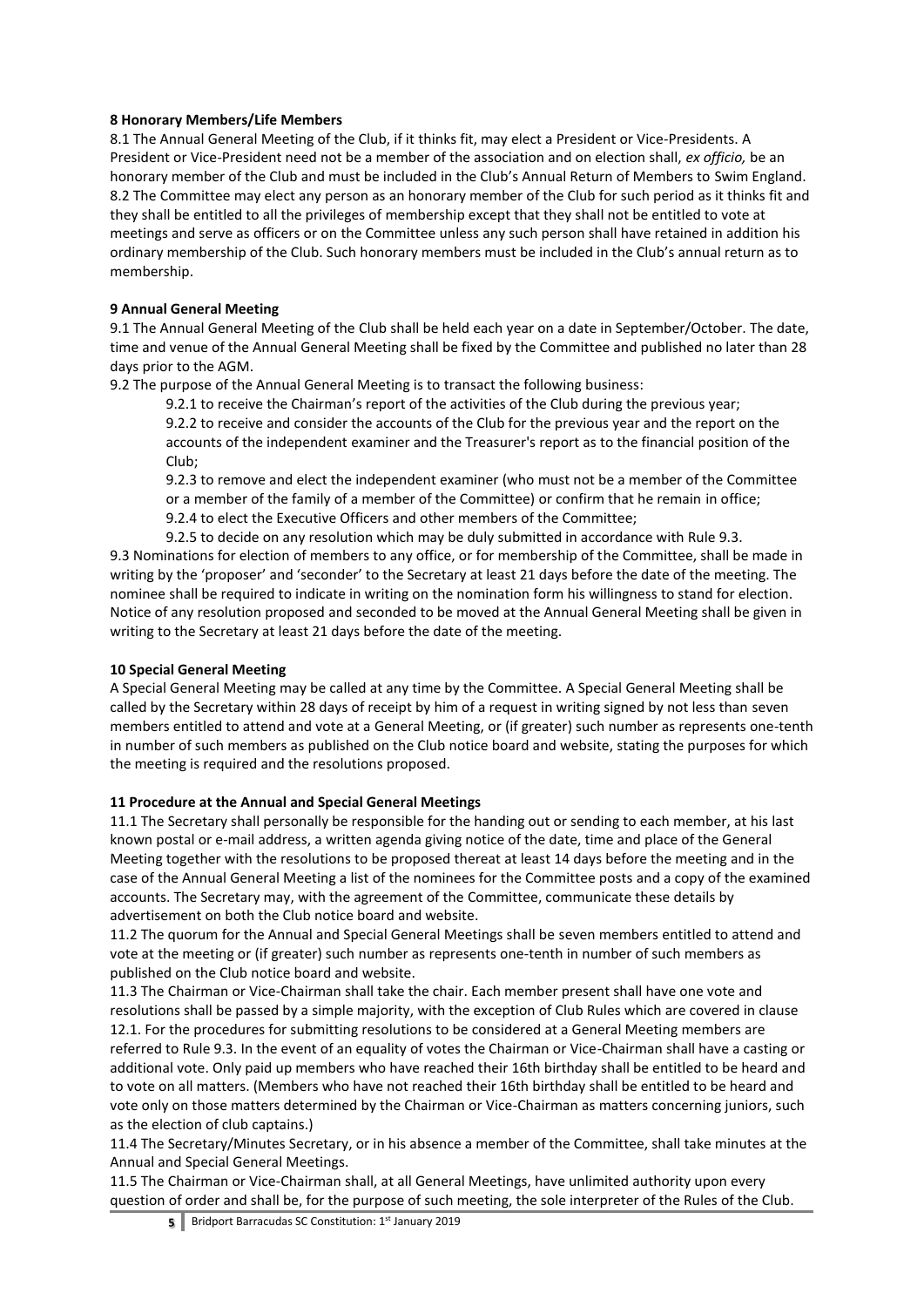#### **12 Alteration of the Rules and other Resolutions**

12.1 The rules may be altered by resolution at an Annual or Special General Meeting provided that the resolution is carried by a majority of at least two-thirds of members present and entitled to vote at the General Meeting. No amendment(s) to the rules shall become effective until such amendment(s) shall have been submitted to and validated by such person as is authorised to do so by Dorset County Association/Swim England South West Region.

12.2 Any member shall be entitled to put any proposal for consideration at a General Meeting provided the proposal, in writing, shall have been seconded and handed to, or posted to, the Secretary of the Club so as to be received by him at least 21 days before the date of the Annual General Meeting or, in the case of a Special General Meeting, 28 days before the date of the meeting and, thereafter, the Secretary shall supply a copy of the proposal or resolution to the members in the manner provided in Rule 11.1.

# **13 By-Laws**

The Committee shall have power to make, repeal and amend such by-laws as they may from time to time consider necessary for the well-being of the Club which by-laws, repeals and amendments shall have effect until set aside by the Committee or at a General Meeting.

# **14 Finance**

14.1 All monies payable to the club shall be received by the Treasurer and deposited in a bank account in the name of the Club. No sum shall be drawn from that account except by cheque signed by two of the three signatories who shall be the Chairman, Secretary and Treasurer, or by Bankers Automated Clearing Services (BACS) and electronically authorised by the Treasurer, as appropriate. Any monies not required for immediate use may be invested as the Committee in its discretion thinks fit.

14.2 The income and property of the Club shall be applied only in furtherance of the objects of the Club and no part thereof shall be paid by way of bonus, dividend or profit to any members of the Club, (save as set out in Rule 17.3).

14.3 The Committee shall have power to authorise the payment of remuneration and expenses to any officer, member or employee of the Club and to any other person or persons for services rendered to the Club. 14.4 The financial transactions of the Club shall be recorded by the Treasurer in accordance with good accounting practise, or in such manner as the Committee thinks fit. If the financial transactions are recorded by computer then back-up copies should be taken together with a manual record.

14.5 The financial year of the Club shall be the period commencing on 1st September and ending on 31st August. Any change to the financial year shall require the approval of the members in a General Meeting. 14.6 The Committee shall retain, for a minimum period of six years, all financial records relating to the club and copies of Minutes of all meetings.

# **15 Borrowing**

15.1 The Committee may borrow money on behalf of the Club, for the purposes of the Club, up to such limits on borrowing as may be laid down from time to time by the General Meeting for the general upkeep of the Club or with the prior approval of a General Meeting for any other expenditure, additions or improvements. However, the sums borrowed should be commensurate with the Club's assets, expected income and ability to pay.

15.2 When so borrowing the Committee shall have power to raise in any way, any sum or sums of money, and to raise and secure the repayment of any sum or sums of money, in such manner or on such terms and conditions as it thinks fit and, in particular, by mortgage of or charge upon or by the issues of debentures charged upon all or any part of the property of the Club.

15.3 The Committee shall have no power to pledge the personal liability of any member of the Club for the repayment of any sums so borrowed.

# **16 Property**

16.1 The property of the Club, other than cash at the bank, shall be vested in not more than four Custodians. They shall deal with the property as directed by resolution of the Committee and entry in the minute book shall be conclusive evidence of such a resolution.

16.2 The Custodians shall be elected at a General Meeting of the Club and shall hold office until death or resignation unless removed by a resolution passed at a General Meeting.

16.3 The Custodians shall be entitled to an indemnity out of the property of the Club for all expenses and other liabilities properly incurred by them in the discharge of their duties.